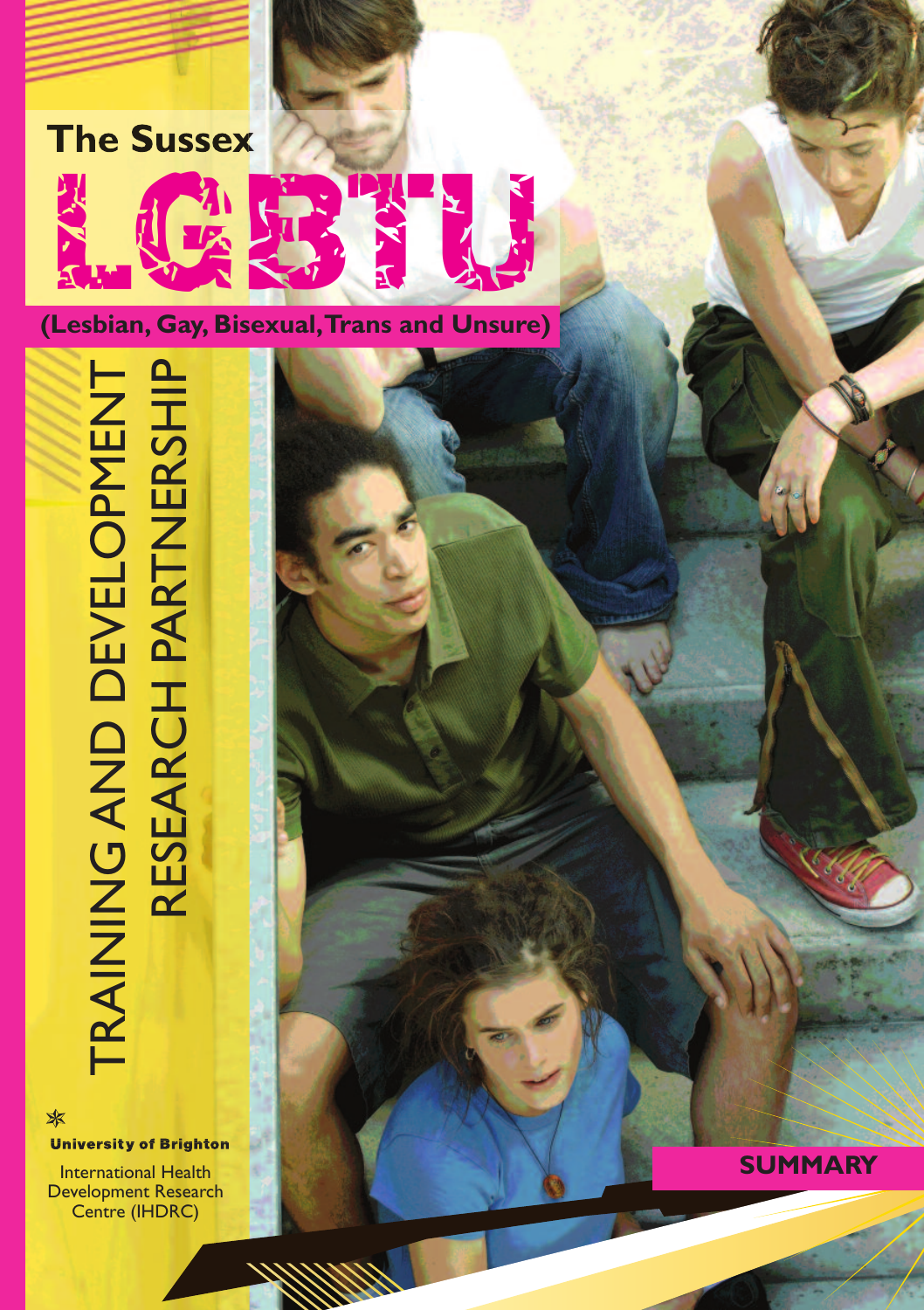### What was the research about?

This was a piece of research done in Sussex to find out about…

- what it's like for young people who are either lesbian, gay, bisexual, trans or unsure and what they wanted from services that they use – like schools, youth clubs and so on.
	- what training would be useful for professionals who work with young people (e.g. youth workers, teachers) to help make them more able to offer LGBTU young people what they want and need.

# Who did the research and why?

- The research was carried out by the University of Brighton and was supported by local organisations in the area, includingYoung People in Focus and Allsorts.
	- We did it because young people who are LGBTU often feel isolated and don't feel safe enough to use services openly.This is particularly the case in nonurban areas, outside towns like Brighton.
		- There is also a lack of awareness about the experiences of LGBTU young people and stereotypes held about them.
			- We wanted to understand how this can be changed, and in particular how we might develop training for professionals who work with young people.

### Who did we interview?

We interviewed 11 LGBTU young people who live in West and East Sussex and 18 practitioners, including teachers, social workers, youth workers and police workers.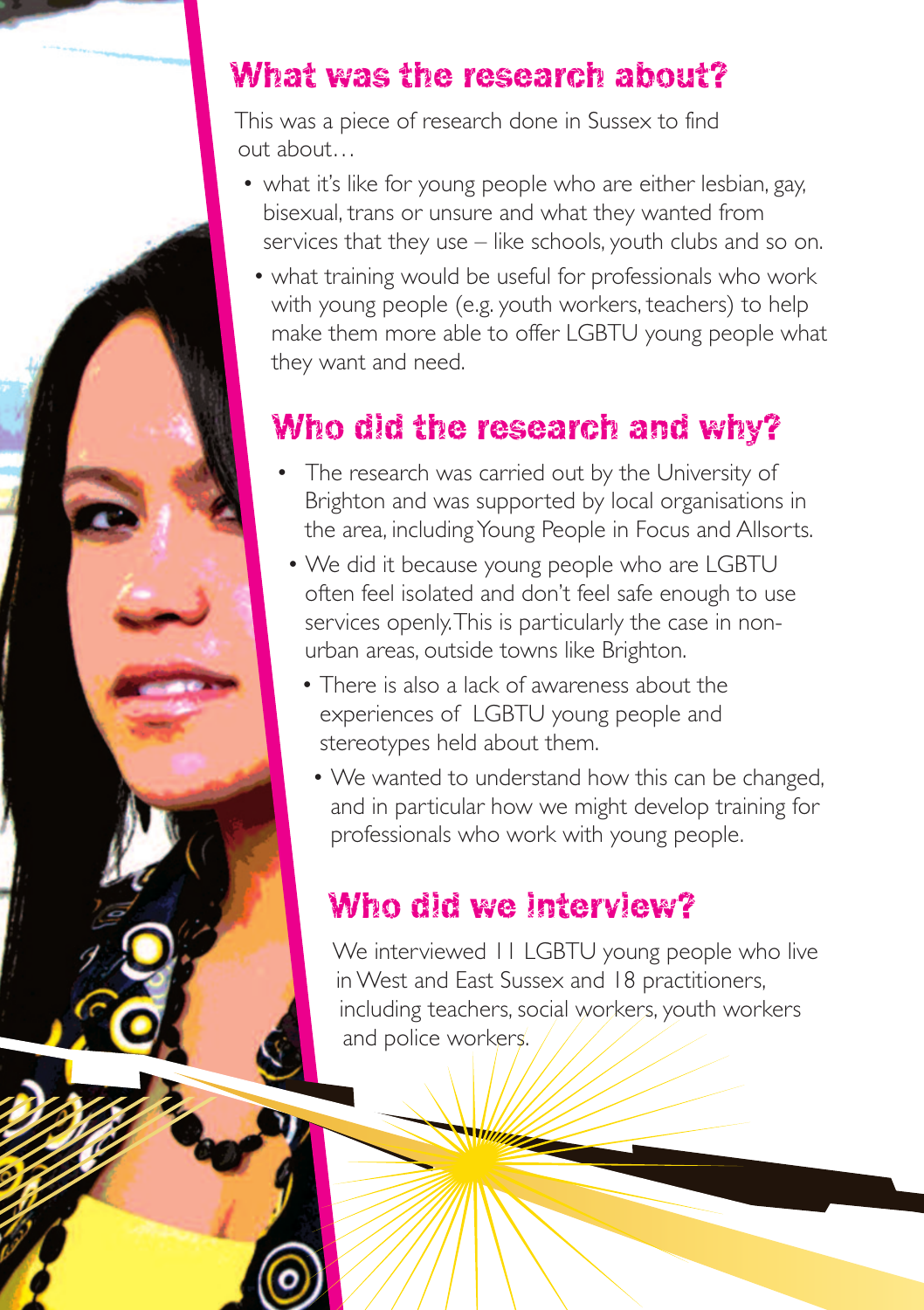### What did we find?

#### **What young people and professionals say about 'coming-out'**

Young people had mixed experiences of 'coming-out' – ranging from very positive and accepting, to very rejecting.The response of family members was particularly important in terms of how young people felt and how they dealt with any homophobic bullying. Relationships with friends were also very important. They often found it harder to come out to professionals they had contact with than to friends.

*'My Dad was really rude; he cried and told me I wasn't his daughter'* YOUNG PERSON

Professionals on the other hand found it difficult to raise the subject of sexuality and often said they felt they lacked the right language or enough confidence to do so.

*'It's very hard to turn round and ask the question because you don't know if you are treading on very sensitive ground'* WORKER

Professionals also lacked confidence in raising the issue because they feared that parents might be angry with them or accuse them of influencing the young person.

*'I think as a gay man my biggest fear is always accusations 'cos we have some parents that are quite difficult to work with… some parents believe people can make people gay.'* **WORKER** 

Gay male professionals had particular concerns about this. They also had questions about whether and when it was useful to disclose their own sexuality to young people.

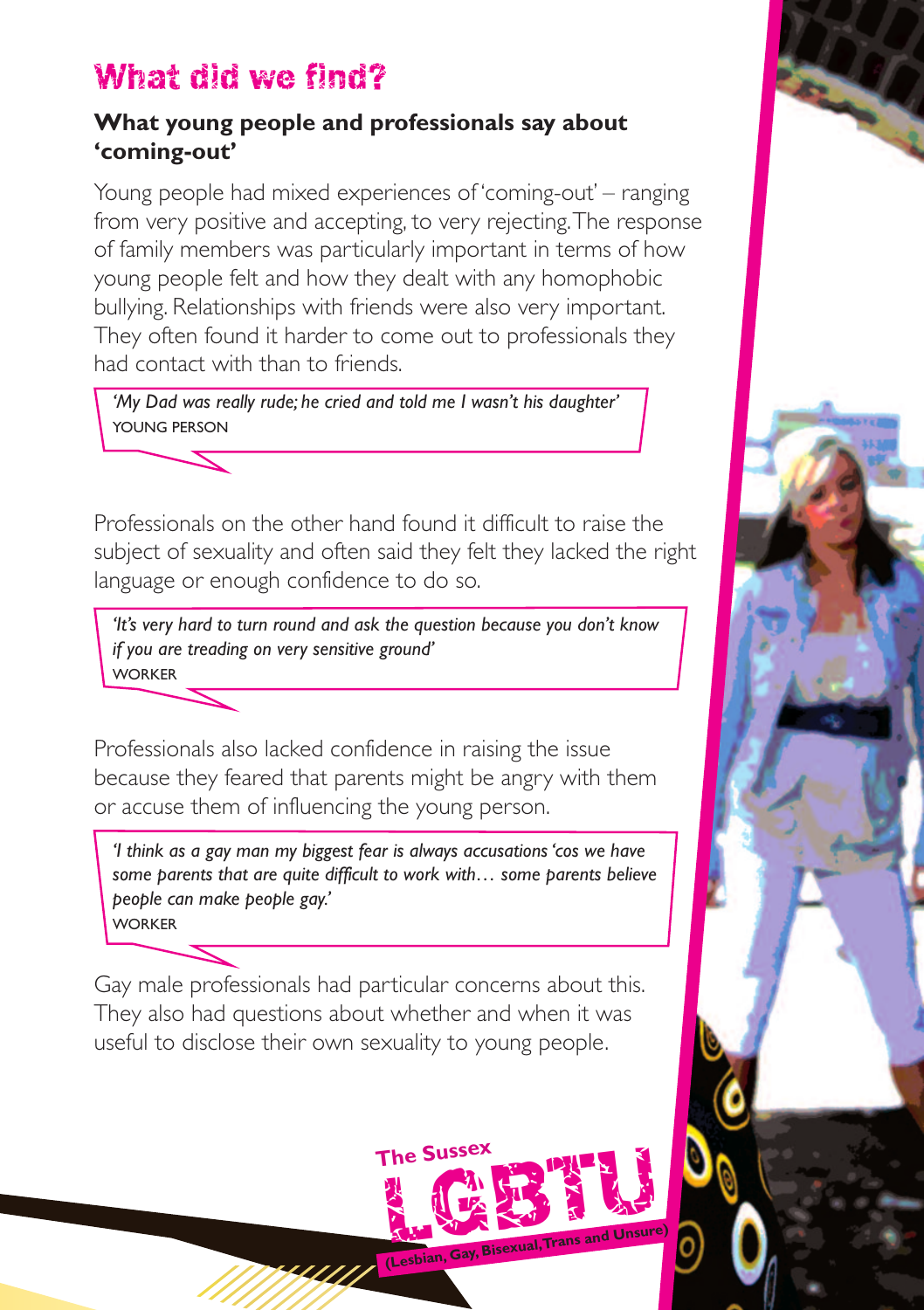

#### **School and sixth form college experiences**

Young people's experience of school and sixth form college was very mixed in terms of whether they felt their sexuality was accepted. Many young people said that it would have been useful to have had a specific adult in school or college that they could talk to.

*'I think it would have been useful to have someone to have spoken to at school because that's where it was kicking off...'* YOUNG PERSON

Many young people felt that sex education in school focused too much on sex and prevention and not enough about sexuality and relationships. Some young lesbians said they would have liked some focus on lesbian safe-sex because they felt that most information was only given about having sex with men.

### **Homophobic bullying**

Almost all young people interviewed had experienced some sort of homophobic bullying and violence and for some, this almost became a normal part of life.

*'I have been physically attacked and verbally attacked… but I think it's made me a stronger person because I'm not afraid to be who I am. I'm not trying to hide myself, lock myself in cupboard. I'm just there in the open.'*

YOUNG PERSON

Many felt that schools didn't take it as seriously as other forms of bullying. Some young people turned to self-harm as a result of being bullied.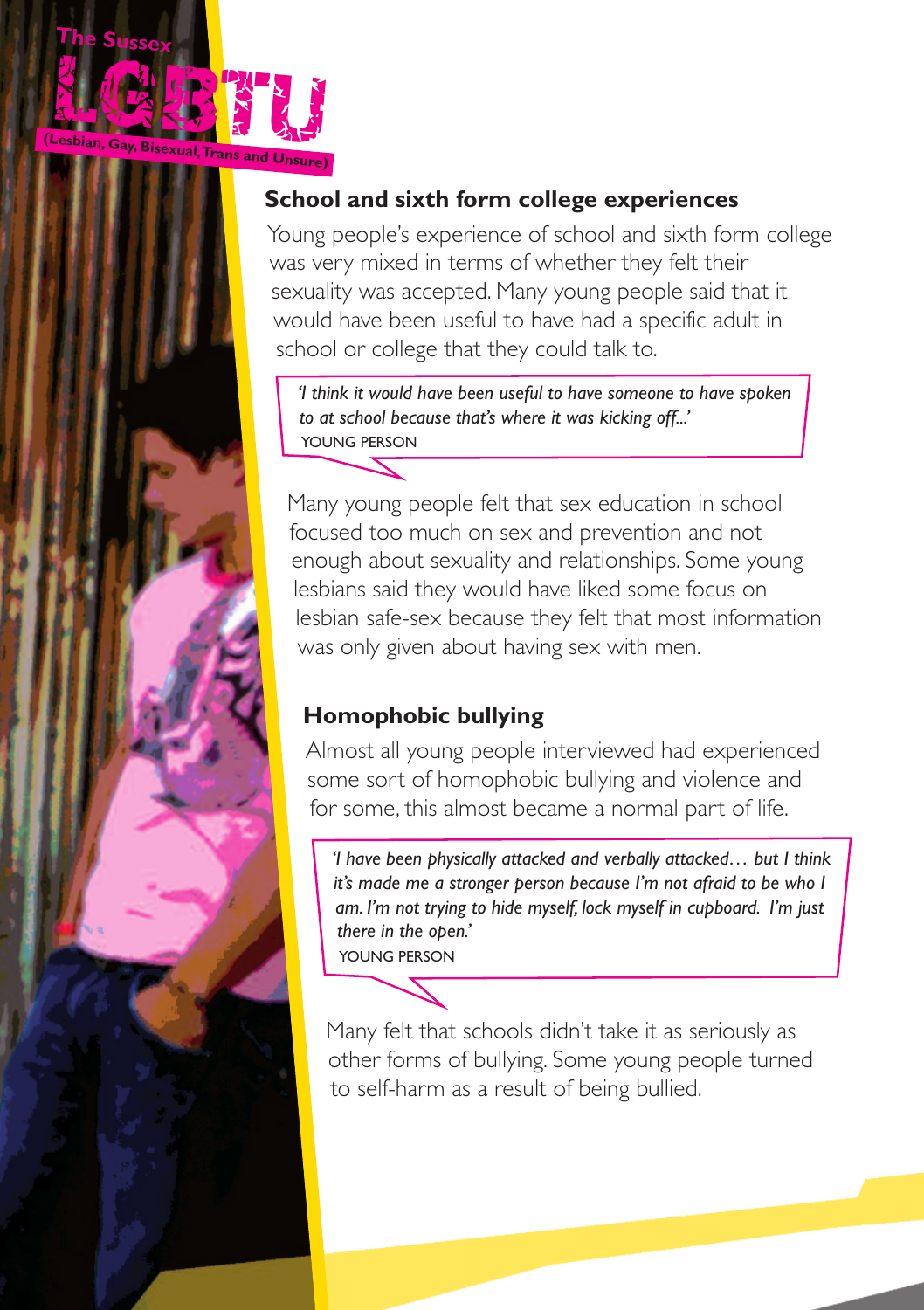*'I think at school a lot of the teachers tended to ignore these things… the bullying - and that was never really addressed.'* YOUNG PERSON

People also commented on how the use of homophobic language was very common.Although many professionals said they would always challenge homophobic language, comments like "you're so gay" were heard so often that, some said they just let it go.

*You get the odd comment, like 'oh you're a homo'…and I don't think people take it as homophobic abuse, but it is because it escalates into other things.'* YOUNG PERSON

#### **What young people want from services**

Opinions were mixed on whether there should be separate LGBTU services or whether this should be linked into existing services for young people.

Web sites and text messaging were favoured over leaflets to promote LGBTU issues.

Qualities that young people said were needed in staff included good listening skills, showing respect and having self-confidence.

*"I think one of the most important skills are that they are comfortable working with that group.That they're accepting of that.They don't have any issues themselves.'* YOUNG PERSON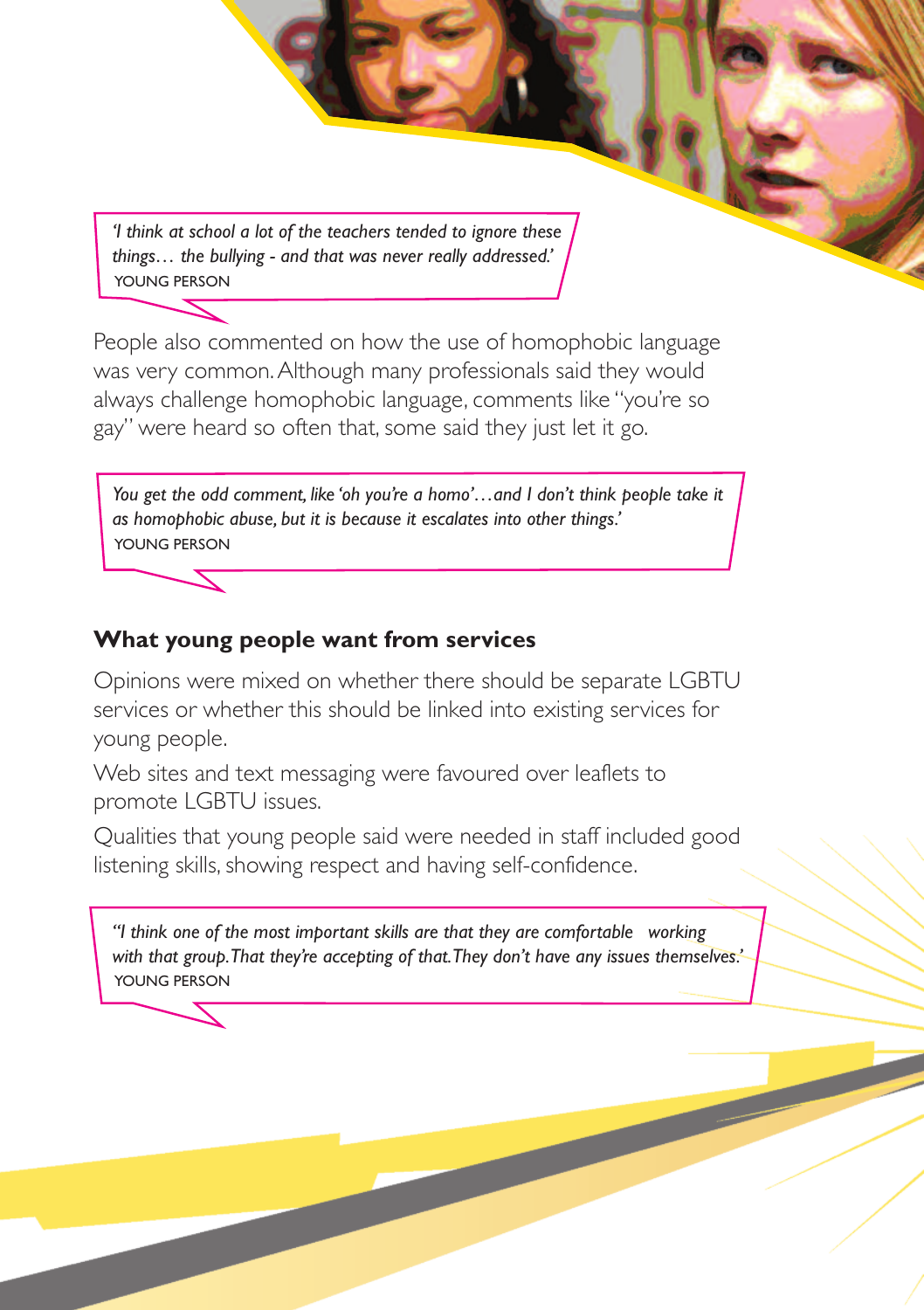#### **Training for professionals**

Current experiences of diversity training don't include much about LGBTU young people – in particular, the needs of trans young people are rarely addressed, and the needs of young lesbian women and bisexual young people are less visible.

*'I think for the benefit of all those trans peoples'sense of identity it really needs to be recognised that the experiences within these groups are massively different. So that's a big training need really.'* WORKER



Professionals told us that they would like training to dispel common myths about legal issues around LGBTU.

They also said they would like to hear the experiences of young people in any training they receive whether through a DVD or through the young people themselves.

*'I don't think I understand the experience of a young person coming to terms with an alternative sexuality… I would be interested in training on that.'* WORKER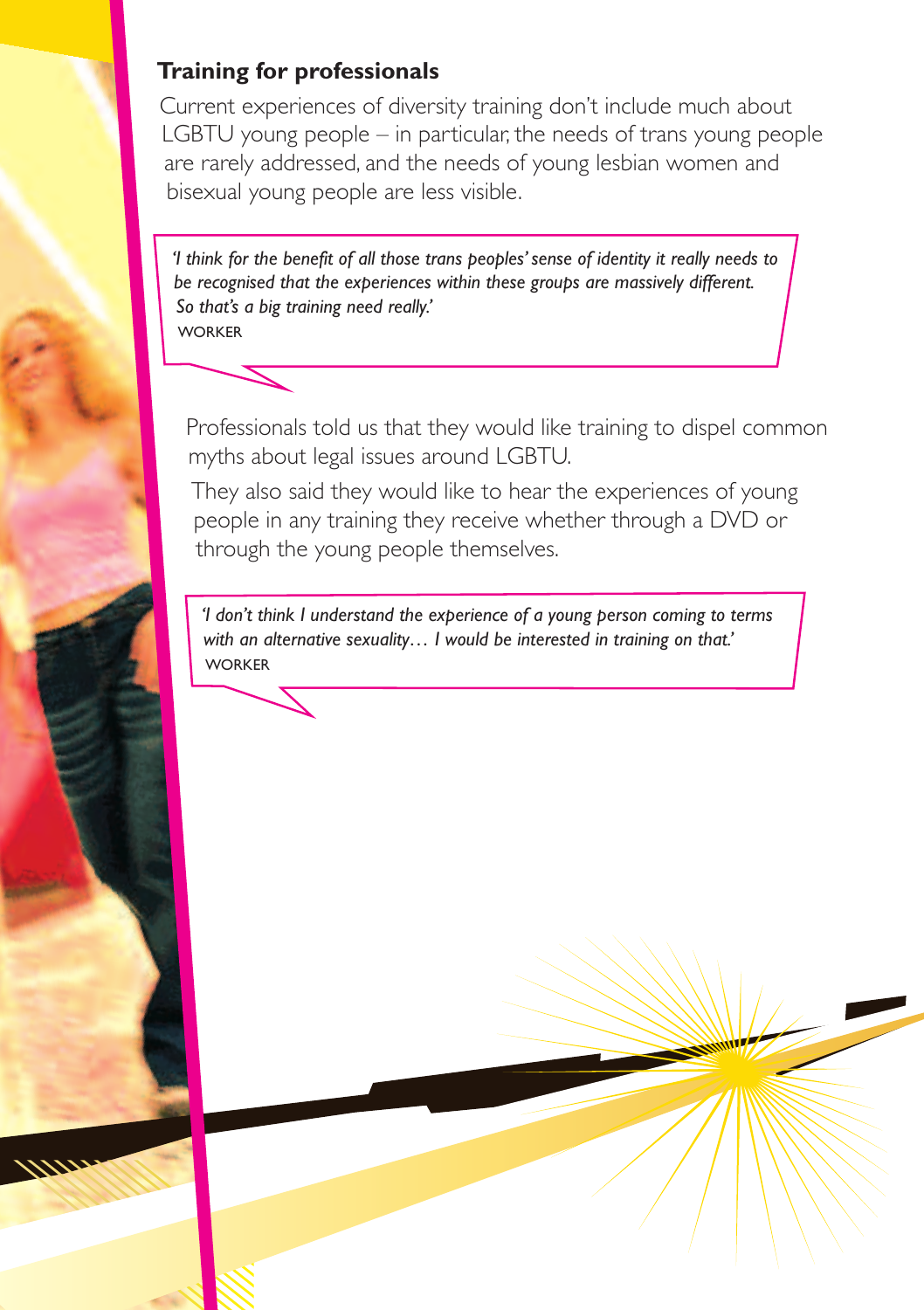## Recommendations

- Training around LGBTU issues need to be made widely available to all staff working with young people
- The needs of LGBTU staff, and in particular gay men, should be addressed in relation to fears around accusations if they work with young people or disclose their own sexuality
- A regular and accessible support service for LGBTU young people needs to be developed across East and West Sussex – young people should be consulted in this process
- Discussions about sex and sexuality in schools to cover LGBTU issues as well as heterosexual and include a focus on relationships
- Awareness of the extent and nature of homophobic bullying to be raised amongst all staff
- All services for young people across Sussex should provide appropriate advice, information and guidance for LGBTU young people
- Workplace environments to be welcoming and provide posters and leaflets to make it clear that it is an LGBTU safe space
- Any service for young people needs to consider the role of new technologies in reaching out to LGBTU young people
- Training for staff around LGBTU issues should be challenging and involve real LGBTU young people in delivery – either via DVD or in person.

# What happens next?

We are now applying for grants to use the results of this research to develop training that we would like to make available to all staff working with young people in Sussex.

We will send this report out to all relevant agencies and hope that it will be used to inform the development of services in the area.

Copies of the full research report can be downloaded from **www.lgbtu.co.uk**